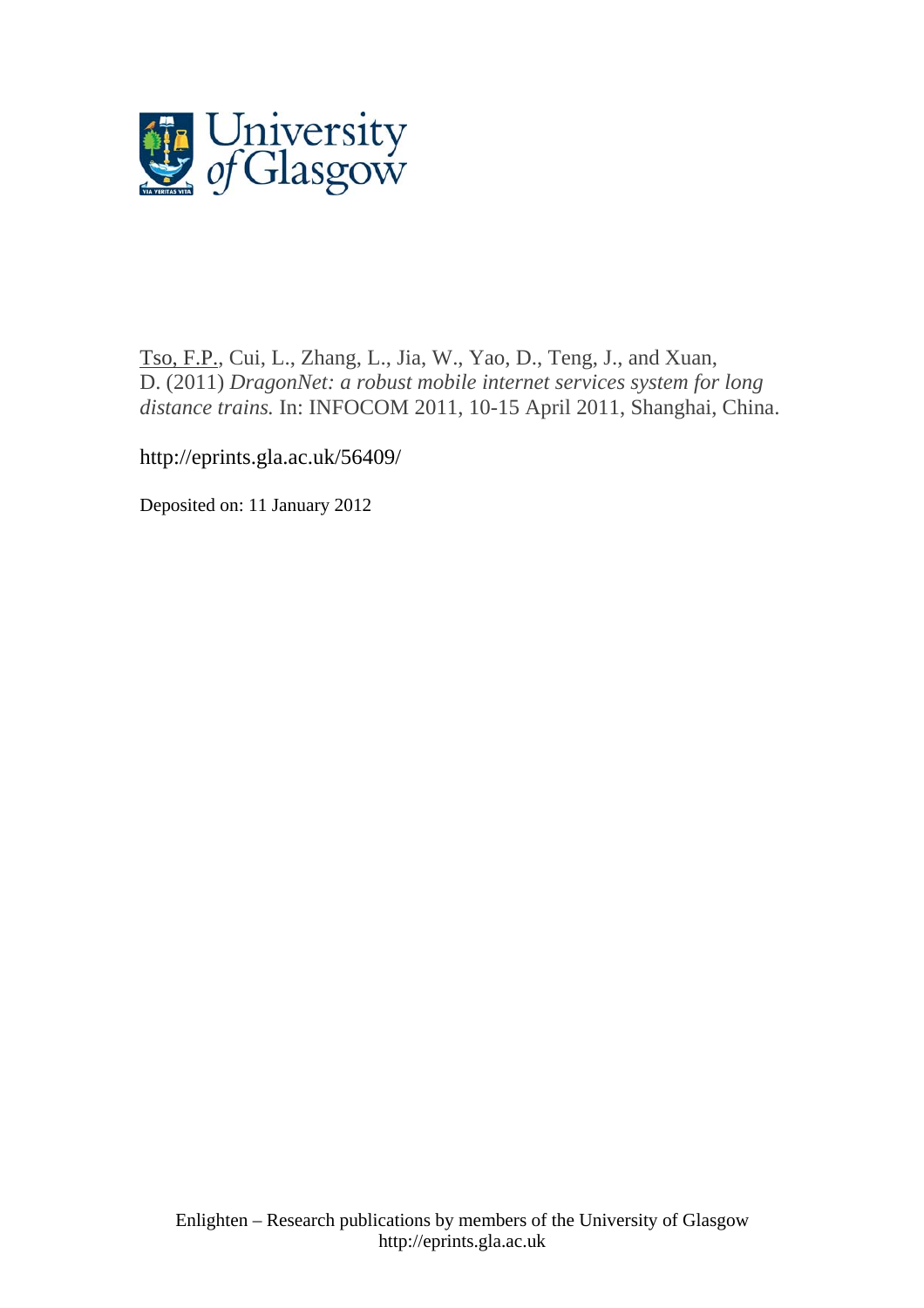# DragonNet: A Robust Mobile Internet Service System for Long Distance Trains

Fung Po Tso\*, Lin Cui\*, Lizhuo Zhang\*, Weijia Jia\*, Di Yao\*, Jin Teng<sup>†</sup>, Dong Xuan<sup>†</sup>, <sup>∗</sup>Future Networking Center & Department of Computer Science, City University of Hong Kong, HKSAR †The Ohio-State University, Columbus, OH 43210

*Abstract*—Wide range wireless networks often suffer from annoying service deterioration due to fickle wireless environment. This is especially the case with passengers on long distance train (LDT) to connect onto the Internet. To improve the service quality of wide range wireless networks, we present the DragonNet protocol with its implementation. The DragonNet system is a chained gateway which consists of a group of interlinked DragonNet routers working specifically for mobile chain transport systems. The protocol makes use of the spatial diversity of wireless signals that not all spots on a surface see the same level of radio frequency radiation. In the case of a LDT of around 500 meters, it is highly possible that some of the spanning routers still see sound signal quality, when the LDT is partially blocked from wireless Internet. DragonNet protocol fully utilizes this feature to amortize single point router failure over the whole router chain by intelligently rerouting traffics on failed ones to sound ones. We have implemented the DragonNet system and tested it in real railways over a period of three months. Our results have pinpointed two fundamental contributions of DragonNet protocol. First, DragonNet significantly reduces average temporary communication blackout (i.e. no Internet connection) to 1.5 seconds compared with 6 seconds that without DragonNet protocol. Second, DragonNet efficiently doubles the aggregate throughput on average.

## I. INTRODUCTION

#### *A. Motivation*

Witnessing the tremendous popularity of WiFi capable devices such as laptops, netbooks and Smartphones, rail operators are rushing to deploy high-speed wireless in a bid to lure potential passengers to travel with railway [4]. A study revealed that 72% of business travelers were more likely to use trains than cars or airplanes if Wi-Fi access was available on trains. Among them, 78% of these business travelers would actually use Wi-Fi access if it was made available on trains [1].

Existing infrastructures for providing Wi-Fi to Internet access are realized by relaying WLAN traffics via cellular network [3] [16], satellite [14], trackside WiMAX [11] or Leaky Coaxial Cable (LCX) [10] to the backbone network. However, there are still some barriers that hinder the use of these technologies. For example, satellite communications are not ideal for high-speed access to trains since satellite links have limited bandwidth and long round trip times (RTT). WiMAX access creates enormous financial burden for large scale installation of trackside WiMAX APs and equipment maintenance thereafter, so is LCX. On the contrary, the cellular-based infrastructure takes advantage of existing cellular architecture for reducing the deployment cost. However,

handoffs between base stations or APs and drastic fading phenomena can easily cause severe deterioration in signal strength of a certain client device to an unacceptable level, resulting in degraded network performance.

Is there any method we can use to handle the downgraded cellular performance given the characteristics of LDT? First we may take notice of some everyday practice. Sometimes we may have very poor cellular signals in our office. So we get out of the office, walk some distance along the corridor, until we get perfect signal strength. The LDT is just like the corridor, except that the LDT is much longer. It is a corridor 500 meters long!

## *B. Contributions*

In order to answer the question raised in the previous subsection, we have conducted experiments on LDTs to see whether there are much diversity in signal and networking performance at different spots. Fig. 1 shows the example of throughput diversity for two closely and distantly separated nodes from our field tests. Fig. 1a & Fig. 1b are instantaneous throughput variation for head-tail and adjacent nodes respectively. Despite the fact that all D-routers' cellular interfaces are usually attached to the same base station, diversity still exists among them because radio condition varies a lot with geographic location of which the larger in distance the greater difference they can have. As a consequence, channel quality seen by each cellular interface are very likely to be different from each other. It naturally follows that by exploiting the channel diversity along the LDT, those links suffering from deteriorated or failed link condition can be efficiently alleviated with help from neighboring nodes.

Along this line we present DragonNet, a gateway 500 meter which aims at handling single-point failure gracefully. DragonNet is formed by a DragonNet router (D-router, a

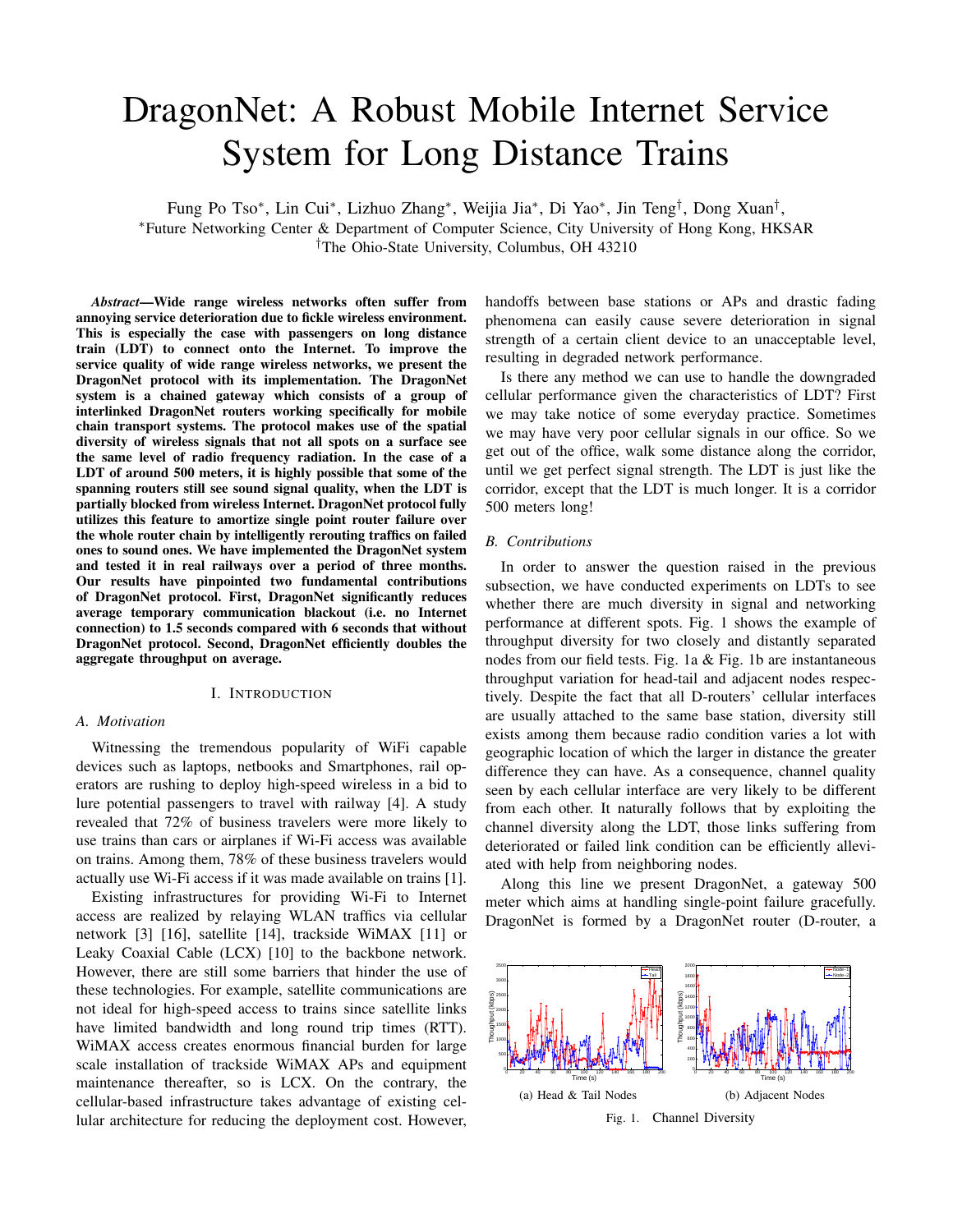gateway) chain running through the whole length of LDTs. The long D-router chain spanning the LDT makes single point failure manageable. With DragonNet, the failing D-routers can still connect with the Internet through D-routers located in areas of good signal quality. Therefore communication degradation or even failures at a certain section of LDT can be efficiently amortized. Based on thorough experimental tests, we show that DragonNet can derive significant benefits by exploiting the long stretching feature of LDT.

To sum up, our contributions are threefold:

- We have designed and implemented the DragonNet protocol to adaptively form a narrow and long stretching network and efficiently manages both internal and external (cellular) network link failures.
- We have built the D-router from scratch for running DragonNet protocol. Though it only accepts USB-interfaced UMTS/HSPA modems for cellular network access for now, it can be easily extended to future LTE access with only a small scale driver update.
- We have intensively tested the DragonNet prototype in two railways of Hong Kong. The performance results confirm that DragonNet can significantly amortize individual cellular link failure onto the whole chain and give higher aggregated system throughput.

Though DragonNet is proposed for LDT initially, it can be generically applied to other mobile chained transport systems, such as chained vehicles (buses, trucks) and chained ships, etc. However, some may argue that the research issues solved in this paper are not novel because the problem is merely a standard mesh routing problem. In fact, the routing problem DragonNet intends to solve is essentially different from that of mesh network. The mesh network focuses more on network formation, while the DragonNet concerns itself more about failure recovery. The difference in their starting points dictates that they will employ different approaches and implementations. Though mesh networks are capable of certain failure recovery, the mesh routing protocols deal with link failures among mesh routers and mesh clients such that new paths can be established between source and destination. In addition to handling such internal dynamics, the DragonNet primarily tackles with external cellular link failures so as to maximize the Internet connection time. With strong adaptivity to both internal and external failures, DragonNet can adaptively choose the optimal basestations to connect with and avoid pingpong phenomenon as a whole.

The remainder of this paper is organized as follows. We present the design rationale and constraints in Section II. In Section III, we give an introduction of DragonNet architecture. We then describe the DragonNet protocol and its operation in Section IV. Implementation details are presented in Section V. In Section VI, we extensively evaluate the performance of DragonNet and its supporting protocols. We present the results of a real DragonNet for different applications in various scenarios. Section VII presents a survey of related work. Section VIII concludes this paper.

#### II. DESIGN RATIONALE

Having a long stretching gateway chain, the patterns of connection failures appearing during mobility become totally different from that of a single gateway. We thus classify the failures into two types: random failures and cascading failures. Random failure means a node is temporarily screened from cellular wireless signal in an unorganized manner. Cascading failure is defined as many D-routers close in location are temporarily out of coverage consecutively. Therefore, the primary challenge of DragonNet is to efficiently manage these failures so they will not affect ongoing traffics associated with failed cellular connections. On the other hand, the bandwidth may be largely underused if all users' traffics are herded to only a few D-routers in the DragonNet since all users' sessions contend for bandwidth on the target D-routers while many others are left idle. Thus another challenge of DragonNet is to evenly distribute users' sessions to all D-routers to improve bandwidth utilization for better system throughput. To overcome the challenges, we devised the DragonNet protocol with session-based rerouting algorithm to support DragonNet.

NAT transparency is another problem faced by DragonNet. In DragonNet, D-router creates a NAT for all associated wireless clients and HSPA network creates another NAT for all D-routers. To this extent, all wireless clients have to traverse at least two layers NATs in order to reach servers. Under rerouting, if failed D-routers divert their sessions to other Drouters, servers would simply reset all service sessions because they are perceived as new service requests. This example can be visualized in Fig. 2a where traffic leaving interface 10.13.1.9, for instance, is switched to interface 10.13.1.10 but the server treats NATed IP address of interface 10.13.1.10 as a new comer and thus creates new service sessions for it. To solve this problem, we introduce the proxy for guaranteeing the service transparency for end users and servers.

Beside technical challenges, we also list the practical constraints that DragonNet has to satisfy in order to be practically feasible for LDT. Those are:

- C1: Client devices are off-the-shelf and cannot be modified.
- C2: Any operation should be transparent to users so that they are not aware of having service interruptions due to temporary network blackout.
- C3: Algorithms & protocols should be feasible to be implemented into conventional WiFi APs.

Constraint C1 is critical to ensure user-friendliness and costefficiency. Users are generally reluctant to replace their mobile devices because they have already spent a lot of money to get one. Meanwhile, users are usually loath to install extra softwares and then go through a complicated configuration procedure for receiving Internet services. DragonNet makes sure users can gain access to mobile Internet as easily as conventional WiFi. Constraint C2 underscores the key idea of DragonNet, transparency. General speaking, it means users carry out their Internet related tasks or services as usual during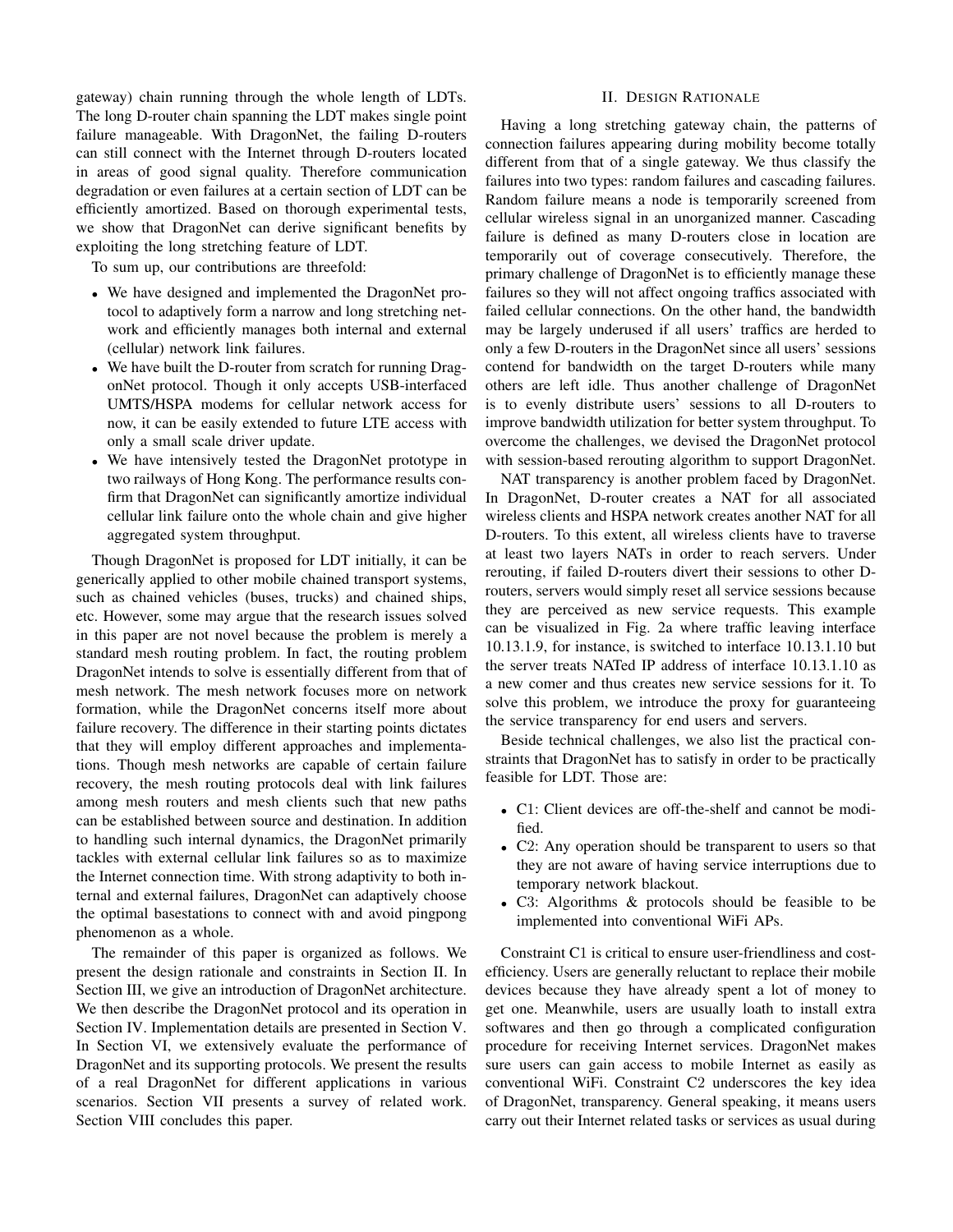temporary services blackout of the associated APs, and DragonNet takes care of service recovery without user intervention. To be more specific, transparency guarantees that both client devices and servers need not modify their service protocols and are blind to DragonNet operations, but users should still get served as usual. Constraint C3 talks about feasibility of the solutions in real world networking elements. DragonNet's core protocol runs in a set of conventional APs, i.e. D-routers, which collaborate closely to facilitate DragonNet services.

#### III. DRAGONNET ARCHITECTURE

In this section we present architecture and main components of the DragonNet system along with its supporting protocols. The DragonNet architecture is illustrated in Fig. 2. The DragonNet system consists primarily of a chain of the Drouters which bridges local WiFi LAN to outside cellular wireless network. The bus-like structured topology can be perceived like a live Dragon. It coordinates D-routers to perform traffic rerouting, if necessary, across the D-router chain (i.e. DragonNet) by exploiting available D-router's interface to amortize connection degradation or failure at certain point to provide a faster, smoother, and more reliable wireless service. To support such architecture, DragonNet protocol is realized in D-router as a core. Similar with conventional routing protocol, DragonNet protocol collects and exchanges local Drouter's status with neighbors regularly. Routing decision is made upon receiving status metrics from neighboring D-router, particularly when failure report is received.

The D-router provides local (both wired and wireless) interfaces as well as a wide area wireless interface. Local interfaces provide wireless access to local mobile users using their WiFi capable devices such as Smartphones, Netbooks and other mobile devices. D-router is able to associate with a variety of wide area wireless technologies, e.g., UMTS, HSPA, WiMAX and future LTE, such that DragonNet can be attached to either one or mixture of these technologies. We primarily choose HSPA as it is currently the most dominant wide area broadband technology. We also refer wide area interfaces to HSPA modems thereafter in this paper.

In practice, IP addresses of wide area interface assigned by wide area operator in many cases are in a private range of addresses (e.g. 10.13.1.1). Requests from local users are directed to the D-router and further to the Internet. Based on a particular scheduling policy, D-router selects a given interface, for example, neighboring D-router or internet, for each packet or request. Once the wide area network interface is selected, client originated packets are source NATed, i.e. both IP address and port are mapped, using the IP address and port of the wide area interface. To the external world, the D-router appears as a NAT box. Therefore, remote server sees requests or packets from mobile user as from D-router. D-router deNATs packets returning from remote server and forwards them to the appropriate mobile user.

On the other end of DragonNet, there is a proxy serving the purpose of service transparency to servers. As packets originating from a certain client device usually reach servers through different paths, i.e., cellular interfaces, due to rerouting decisions made by individual D-router, this rerouting decision will force all packets, including TCP packets, to take another path to the destination servers while ongoing D-router is being blackout. To this extent, TCP session will be torn down and reset that eventually results in service interruptions to end users. To get rid of service suspensions, we introduce a proxy in between of DragonNet and servers. Under this circumstance, D-routers firstly redirect all packets to proxy which then re-encapsulates packets as if they are originated from proxy. Upon receiving response from the servers, the proxy incorporates packets with actual destination addresses and forwards them back to wireless clients.

## IV. DRAGONNET PROTOCOL

As we discussed above, the DragonNet Protocol has two goals. First, it amortizes random and cascading D-router failure onto the whole D-router chain. Second, it aggregate bandwidth along the whole D-router chain. This section begins with detailed protocol operation description followed by rules and conditions governing the operations.

#### *A. Operations*

The individual D-router's hardware failure may divide the D-router chain into two or more smaller D-router chains. Such division will collapse the DragonNet if centralized management is adopted. But with decentralized management, smaller D-router chain will adaptively form smaller DragonNets to continue Internet services to end users. To support the decentralized operation, there are four types of control messages exchanging among D-routers & proxy in DragonNet protocol.

- HELLO Message: Carrying the *local status* information, this message is used for DragonNet formation during the initialization and connection maintenance phase. It is broadcast periodically but any change of the *local status* of the D-routers also triggers a immediate broadcast/unicast of this message. The Hello message is only exchanged among D-routers and restricted in one hop;
- NOTIFY Message: This message is used to notify proxy about the failure of D-routers' cellular interface. The failed D-router will broadcast the NOTIFY message to both previous and next neighbors. When this message is received, the neighbors would relay it to the proxy immediately if their cellular interfaces are available, otherwise they just forward it to the next D-routers. Upon receiving this NOTIFY, the proxy will update its local mapping table accordingly;
- CAscading FAilure (CAFA) Message: This message is sent out to notify the next D-Routers the presence of cascading failure when cascading failure is detected.
- Keep-ALIVE Message: This message is sent to proxy periodically when there is no traffic on the cellular connection. It acts as a heart-beat for D-router to notify the proxy of its aliveness and prevent timeout of possible network operator's NAT entries between D-routers and proxy, as discussed in Section II.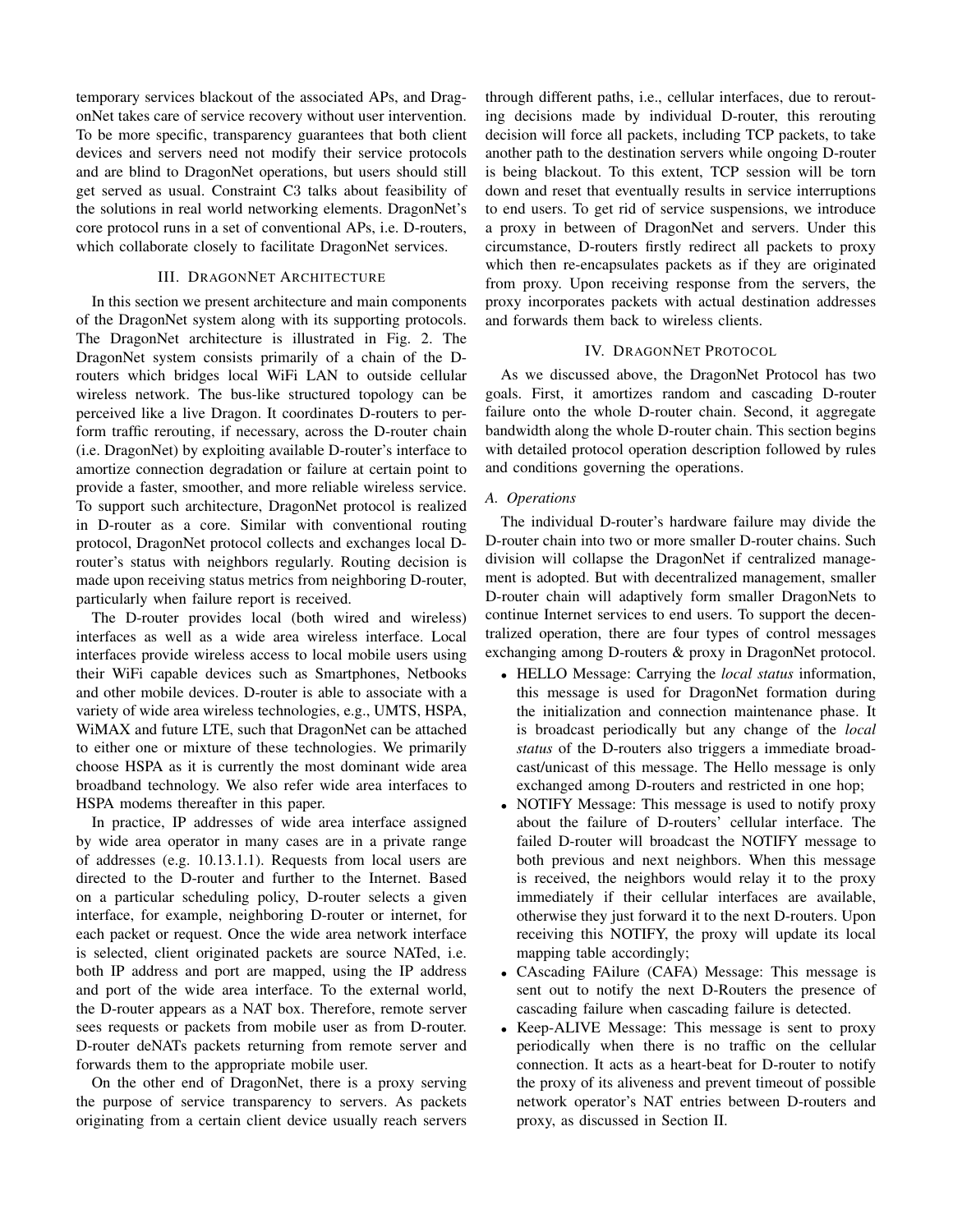

(a) Physical Components

(b) Logical Components

Fig. 2. DragonNet Architecture

On top of these messages, DragonNet protocol performs following operations to manage DragonNet and its failures:

- D-routers periodically broadcast HELLO message to discover their previous and next neighbors. HELLO message should only reach one hop away to avoid message flooding over the DragonNet. On the other hand, D-routers on the chain listen for HELLO messages from interconnecting interfaces. Once Hello messages are received, Drouters bind the arrival interfaces with previous and next D-routers using unique IDs extracted from received Hello messages.
- When a new session joins, the host D-router selects a route for it based on HELLO exchanged with neighbors. The decision can be either to tunnel this session to proxy directly or to forward this session to neighbor node. If latter option applies, the procedure should repeat until one of the D-routers tunnels the new session to the proxy. Once the route is identified, assuming all D-routers are healthy, all packets belong to this session should follow this route. The path selection processes will be discussed in greater details in IV-B.
- *Failure Detection & Prediction* produces HSPA status for each D-router. This is a parameter of *local status* and it is eventually carried by other message. D-router instantly broadcast HELLO and NOTIFY message upon detecting failures. Neighbors then relay the NOTIFY message proxy for updating reverse path. This is because when the HSPA interface of a D-router is down and sessions are rerouted to neighbors, the proxy will not know the happening of rerouting before data is being sent out from client through the affected sessions after rerouting. So the NOTIFY message is needed to let proxy know the changes of rerouting and make some coordination to the affected sessions in session table. Otherwise, packets from server to client on these sessions will be dropped. Neighboring D-routers examine received HELLO messages and determine which type of failure it should trigger. If the behavior of cascading failure is detected, a CAFA message should be sent out to notify

the next D-router.

- All the user packets will be encapsulated at D-routers and forwarded to the HSPA interface through the path according to the session table. Therefore, on the proxy end, upon receiving a packet from a D-router, it decapsulates the packet. If the packet belongs to a new session, the proxy should assign a new free port to this session and then forward the packet to destination. Otherwise the proxy looks up and forwards the packet through in-use port number. For the reverse direction, the proxy encapsulates every packet and forwards it to specified D-router.
- When there is no data flowing through the HSPA interfaces, provided that they are still active and sound, the ALIVE message is sent from their D-router to the proxy periodically to keep the tunneling path alive.

Failure detection is achieved by looking at HSPA's physical and logical status. If the OS reports that the physical link status is set to *down*, this D-router will be omitted until its wide area interface is fixed or replaced. On the contrary, logical link quality measurement includes periodically collecting physical layer parameters RSSI (receiver signal strength) and EcIo (energy per chip over interference), both are good indicators, for estimating the dynamic wireless link. Besides, the predictability in LDT's route can greatly help in efficiently managing the wireless resources. The LDT route and the position of base stations are known to the DragonNet system. Even they are unknown, one or two trips are largely enough to feed the system with all necessary information. Given the predictable nature of routes, failure prediction is realized by examining current cell details and comparing them with historical details so as to get DragonNet ready for upcoming predictable failures such as handoffs and cell coverage blackholes.

## *B. Rules and Conditions for Path Selection*

Assume there are *n* D-routers connected in a bus topology to form a DragonNet. For presentation simplicity, suppose there is no wide area interface failure initially. Let *loading factor* of  $i$ -th D-router be  $W_i$ , representing aggregated session weights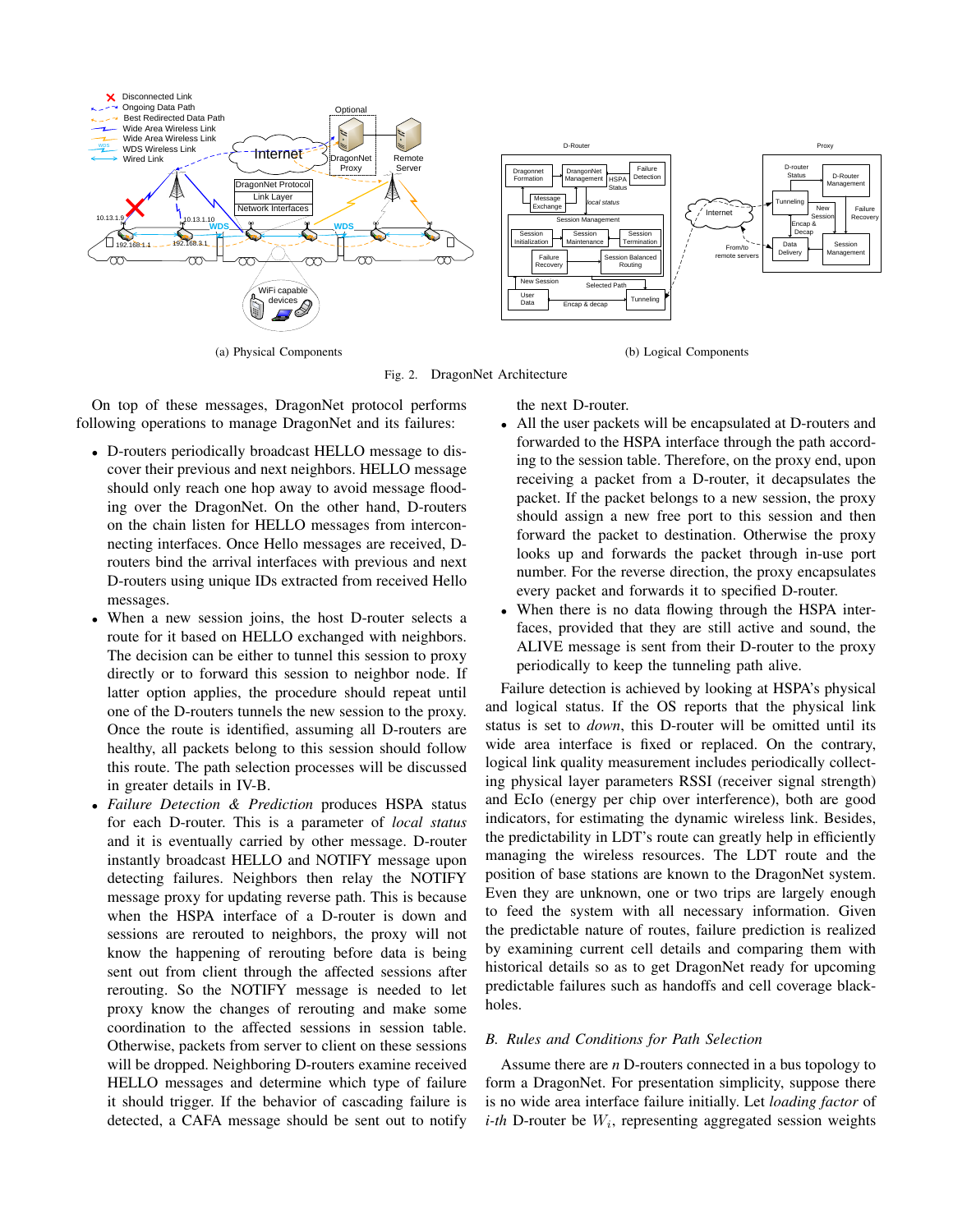for all traffic sessions in this D-router. The bit rate of the session is quantized to (0,1] to become a weight, *w*, where 1 is referenced as the upper bound of certain HSPA interfaces of D-routers. The weights are recalculated at the same interval as broadcasting Hello message. Suppose the weight of *i-th* session is  $w_i$ , and there are  $n_i$  ongoing sessions on D-router *i*, so the *loading factor*  $W_i$  is defined as,  $W_i = \sum_{j=1}^{n_i} w_j$ .  $\sum_{j=1}^{i-1} W_j$  &  $W B_i = \sum_{j=i+1}^{n} W_j$ , and number of available D-D-router *i* also keeps the aggregated *loading factors*,  $WF_i$  = routers,  $NF_i=(i-1)$  &  $NF_i=(n-i)$ , in the forward and backward directions respectively.

Therefore, *unbalance factor*, the difference of maximum and minimum *loading factors* in DragonNet, of *i-th* D-router is expressed as,  $d_i = \max(WF_i/NF_i, W_i, WB_i/NB_i)$ -min ( $WF_i/NF_i$ ,  $W_i$ ,  $W B_i / N B_i$ ). This factor is used for measuring the level of load difference for the DragonNet, the larger this value is means the higher level of load unbalance existing in the DragonNet.

During operation of the DragonNet protocol, the basic units, D-routers, have to exchange their *local status* regularly. The *local status* is defined as:  $(W_i, \text{HSPA status}, \text{WF}_i, \text{NF}_i, \text{WB}_i, \text{FWB}_i)$  $NB<sub>i</sub>$ ).

Session Path Discovery: Based on above setup, DragonNet initializes every D-router accordingly at boot-up phase. But how does DragonNet accept a new session after then? For each new arrival session, a D-router has three choices: forward it to the previous or next node; or send out through the HSPA modem directly. The decision is certainly not made in unorganized fashion. Instead, the selection of outgoing node is made by router *i* based on a set of rules. First of all, let  $D_i$ denote the new *unbalance factor* for D-router *i* after a new session joined, so we have following rules for handling it:

- *Rule 1*: If HSPA interface of D-router *i* is available to handle the newly joined session and resulting *unbalance factor* for this D-router is less than or equal to the original *unbalance factor*  $d_i$ , i.e.  $D_i \leq d_i$ , D-router *i* takes the privilege to accept this session and tunnel all packets to the proxy.
- *Rule 2*: If D-router *i* can not satisfy rule 1, it also evaluate  $D_i$  of two interconnecting ports and choose the one producing minimal  $D_i$  among the three interfaces it has.

This path discovery process should continue in every upcoming D-router until a suitable HSPA interface is identified for the joining session.

Session-based Rerouting: Besides accepting new sessions, traffic rerouting also runs in an infinite loop in the background to periodically check every D-router's loading to determine whether or not to trigger a session balancing rerouting process. For instance, if HSPA interface of a D-router is temporarily blackout, its associated traffics have to be rescheduled. DragonNet should begin the rerouting process on router *i* as long as either one of following conditions is satisfied:

- *Condition 1*: If the difference of the loading factor for Drouter *i* and the rest of D-routers, either forward or backward, is larger or equal to twice of a minimum session weight of D-router *i*, DragonNet will reroute some or all of D-router *i* sessions to the side with smaller loading factors. Larger or equal to twice of minimum session weight is required because we want to avoid unnecessary rerouting oscillation between two neighboring nodes.
- *Condition 2*: If condition 1 check is not satisfied, DragonNet continues with condition 2. This condition basically checks whether the loading difference between Drouter *i* and its previous one, D-router *i-1* is larger or equal to twice of the minimum session weight of Drouter *i*. DragonNet will reroute some or all of D-router *i* sessions to D-router *i-1*. Or
- *Condition 3*: Similar with condition 2, but this one primary concerns about loading difference between Drouter *i* and its next one, D-router  $i+1$ . If it is larger or equal to twice of the minimum session weight of Drouter *i*, DragonNet will reroute some or all of D-router  $i$  sessions to D-router  $i+1$  if this check is valid.

By following a set of rules and conditions we derived the DragonNet Protocol. Although the session-based rerouting is presented with assumption that there is no random or cascading failure, it can handle the failures with no or merely a little modification to the protocol. In fact, if a random failure occurs, DragonNet simply set such D-router's status to NULL and then shift suspended sessions to other node according the rules and conditions described above. Cascading failure is a very special case in DragonNet decision making rules. Recall that causes of cascading failure is due to a LDT traveling through a cellular coverage black-hole, such as tunnel. It can be observed that the last node should stay on for the longest period of time and the first node should resume connection at the earliest time. To this extent, DragonNet deals with this special case by pushing all data to the tail node while the LDT is entering a tunnel and then switching to the head node when the LDT is leaving the tunnel. Given that network connectivity can change quickly, including from being connected to disconnected and back, some may ask how does the rerouting protocol deal with such connection "oscillations"? As we have discussed above, rerouting can only be triggered under certain conditions. Consequently, although explicit cellular link failure should trigger an immediate rerouting, resuming from disconnection will not necessarily do this if conditions are not met. Thus, rerouting protocol can efficiently prevent "oscillation" from happening. Moreover, we think another factor that may affect protocol performance is latency for transfer of packets across the DragonNet chain. Nonetheless, we will show in Section VI that protocol message processing time and RTT for transferring packets along the chain are negligible so that they will not affect the system performance.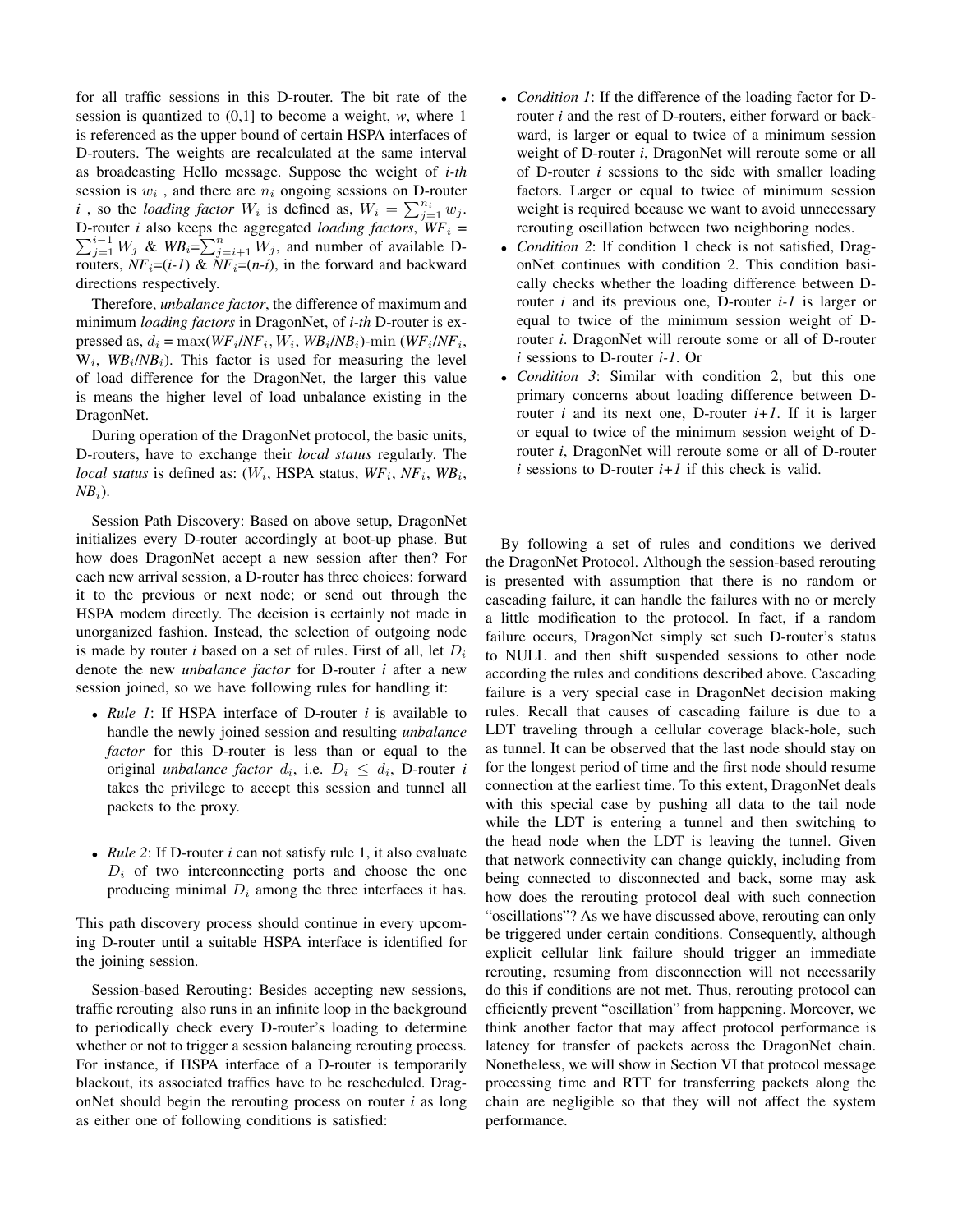#### V. IMPLEMENTATION

We have built a prototype implementation of DragonNet on Linux OS platform. The DragonNet protocol glues and coordinates all components together to provide non-interruptive mobile Internet services on the LDT. The proxy is implemented as a user-level application that is hosted on a machine on the wired network. The DragonNet protocol on D-routers is implemented on OpenWrt, a Linux distribution for embedded devices. The programs run on D-routers and proxy are both written in C/C++.

We have built the D-router from scratch since building our own D-routers gives us adequate flexibility for constructing DragonNet and DragonNet protocol. We adopted Broadcom's BCM5354 as the core of the D-router because it is a 802.11b/g Router System-on-Chip. This chip is equipped with a processor that is powerful enough to accommodate a light weight OS. For this reason, we have ported a comprehensive OpenWrt embedded Linux OS to the D-router platform. In spite of the maturity of OS, it only enables the traditional TCP/IP capability and the routing core lags far behind our rerouting requirement. Traditionally, the routing table stores the routes, and in some cases, metrics associated with those routes, to particular network destinations. More specifically, the routing table maps an incoming interface (a subnet) to an outgoing interface (another subnet). In this circumstance, all packets arrived at the same incoming interfaces should only be routed to the same outgoing interfaces. However, the D-router needs to route packets of an incoming interface to multiple outgoing interfaces. This behavior has largely violated the operation and exceeded the scope of conventional routing algorithms. As a result, we need to overcome such the challenge by entirely replacing the routing core of IP layer in D-routers with our own one. Another reason for using this chip is this chip comes with a USB2.0 host controller, we take the liberty to integrate it with a USB HSPA modem (USB WiMAX modem was also driven and tested in our lab, but unfortunately there is no WiMAX infrastructure in the city) so as to bridge local wireless group to mobile Internet via this interface. The driver in use is *usbserial*, and it is hacked to periodically check the wide area interface's health status for every 500ms by sending Hayes AT commands to the HSPA modem.

Having at least one D-router in each compartment, all Drouters on LDT are interconnected into a cooperative chain to be deployed in such "dragon-like" infrastructure. We have investigated basically two types of D-routers' interconnections. We first consider Wireless Distribution System (WDS) [2] for wireless interconnection of D-routers. The prominent advantage of WDS over other similar solutions is that it preserves the MAC addresses of client packets across links between the APs. Connections between D-routers are made using MAC addresses rather than by specifying IP assignments.

The DragonNet's traffics are classified into either control or user traffics. DragonNet restricts control messages to be exchanged within the DragonNet such that no modification of client and server applications is required. The DragonNet

performs two routine tasks on user traffics: tunneling between D-routers and proxy and route selection among D-routers. That says, first, DragonNet re-encapsulates packets with new source and destination address so that they can reach the proxy before going to servers and vise versa; second, DragonNet protocol monitors and changes routes of ongoing traffic periodically for failure recovery and load balance. To achieve the objectives, DragonNet includes Netfilter and iptables to intercept and modify packets for routings. Netfilter and iptables are building blocks of a framework inside the Linux 2.4.x and 2.6.x kernel series. This framework enables packet filtering, network address (and port) translation and other packet mangling.

Packet encapsulation for tunneling requires adding an extra TCP header to each packet. Therefore, the overall length of the packet always exceeds MTU (Maximum Transmission Unit, usually 1,500 bytes) that leads to packet being discarded by traditional network elements. In light of this, as long as MSS plus extra header is larger than MTU, DragonNet sets MSS for packets in between of wireless clients and D-routers, proxy and servers to as the length of MTU minuses an additional header (which is 1,420 bytes for our test cases). Consequently, packets exchanged between D-routers and proxy, though added an extra 40-bytes TCP header plus a 12-bytes proprietary header, would not longer than 1,500 bytes.

#### VI. EVALUATION

We have implemented the DragonNet system at the length of 25 nodes. But for the convenience of conducting tests on real railways, we have tested DragonNet with 4 D-routers in two railways. We have also carried out extensive tests for 25 nodes of which every one is embedded with a random and cascading failure generator. By comparing Fig. 4 & Fig. 5, we can see that processing delay for in-lab and field tests are highly correlated. Even in the most extreme case, the packet processing delay (including queuing delay) does not exceed 900us in both tests. Moreover, we also show in Fig. 5b the CDF of internal RTT for 25-hops DragonNet is less than 150ms, which is much smaller than values shown in Fig. 4b when RTT from D-router to server is also counted. Fig. 5b also evidences that propagation along the long stretching DragonNet will not deteriorate the network performance. Thus, we argue that test results for 4 nodes are still valid for 25 nodes. In this section, we will present the experimental evaluations of DragonNet. We stay focus on presenting on site test results due to lack of space.

## *A. Testbed & Setup*

Fig. 3 describes the testbed utilizing East and West railway lines in Hong Kong for conducting on site tests. For the sake of easy coordination between testers, we have configured the DragonNet to have the length of four battery-powered D-routers across the first four compartments which stretches about 100m in length. The D-routers are interconnected with only WDS for these tests due to convenience of deployment. All D-routers were attached to HSPA network for providing mobile Internet services. Locations A, B, C and D marked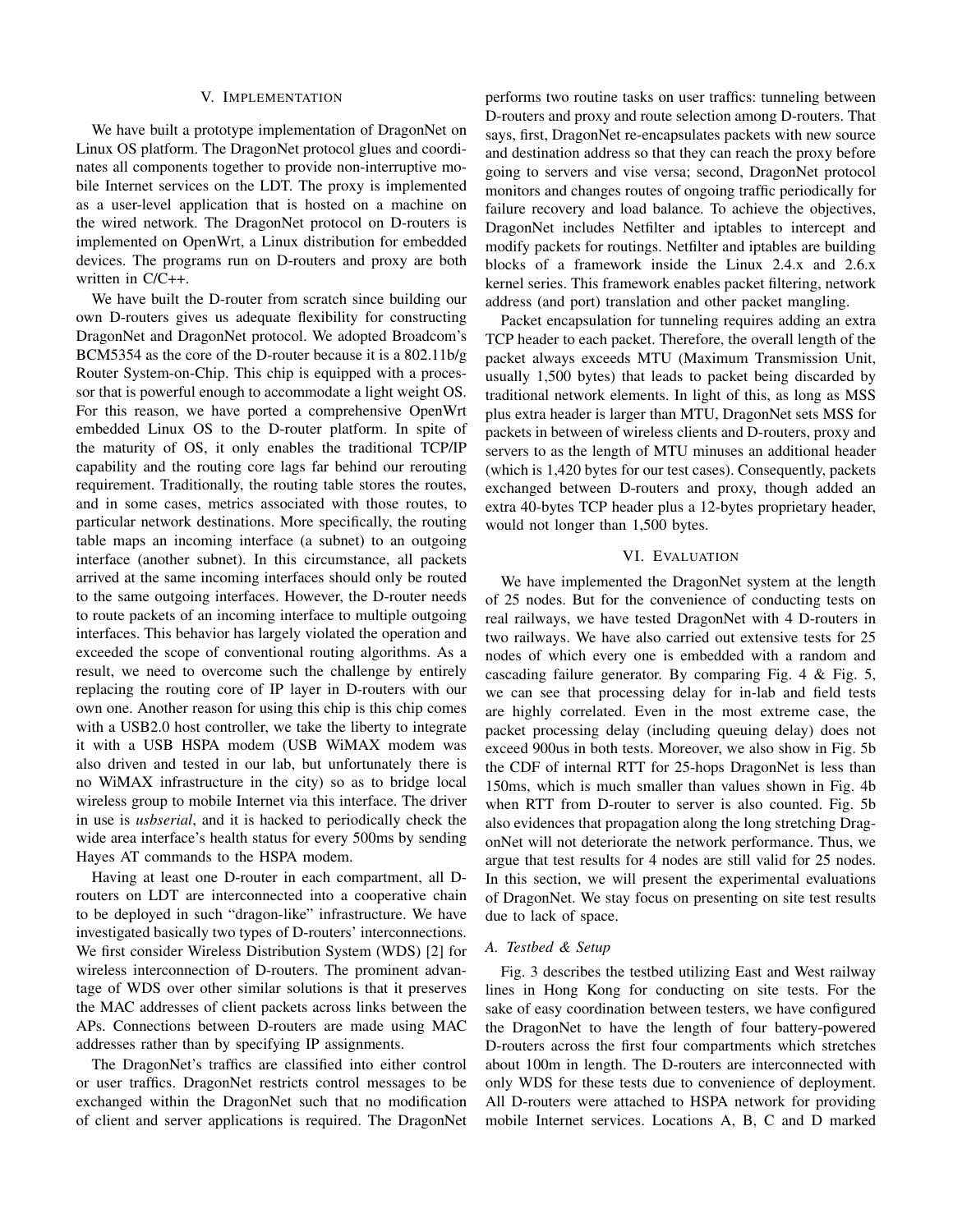

Fig. 3. East (blue line) and West (purple line) railways in Hong Kong (based on Google Maps). Locations A, B, C and D are cellular coverage black-holes



Fig. 4. Field test performance: (a) CDF of processing delay; (b) CDF of round trip time (RTT) including processing delay introduced by DragonNet protocol and proxy

in Fig. 3 are cellular coverage black-holes where cascading failures can be easily observed.

There are also two proxies involving in on site tests. Two identical proxies are separately hosted in our lab and a commercial data center to ensure the result will not be affected by anything specific to one proxy and its path. The client device can be any types of WiFi capable devices. We use netbooks running Ubuntu 9.04 and Windows XP for the tests to make sure OS dependent issues are dispelled. In mobile tests we placed a D-router in the middle part of each compartment and interconnect them with WDS as described above. At least one mobile client was associated with one D-router.

## *B. Protocol Performance*

We are going to evaluate end-to-end delay, including processing delay, for individual D-router and proxy under both lightly and heavily loaded situations.

DragonNet Blackout Reduction: One of the main factors that affects end-user experience is the frequent presence of blackout periods in cellular networks. These blackout periods are normally due to interference problems, hardware failures, or loss of connectivity or coverage. We will quantify the performance of DragonNet under blackouts in this section.

These tests were done by sending bursts of data packets back-to-back from client to the server via HSPA links and measures throughput based on the inter-arrival times between packets in a burst. To measure the blackout periods we collected traces of packets in railway environments during a period of 3,600 seconds for each D-router and for the



Fig. 5. In-lab experimental performance: (a) CDF of processing delay (b) CDF of internal round trip time (RTT) excluding RTT from DragonNet to servers



Fig. 6. (a) & (b) are snapshots for random and cascading failure blackout respectively without DragonNet protocol; (c)  $\&$  (d) are the corresponding snapshots (a)  $\&$  (b) respectively with DragonNet protocol

of time where the inter-arrival time between packets was greater than a given blackout threshold. The snapshots for random and cascading failure caused blackout for D-routers D1, D2, D3 and D4 with and without DragonNet protocol in one of the traces are shown in Fig 6. It can be seen that snapshots, Fig. 6c & Fig. 6d, for the one with DragonNet protocol enabled give flatter and narrower curves than those without, Fig. 6a & Fig. 6b.

As shown in Fig. 7, we show the percentage of time spent in a blackout period, assuming a variable blackout threshold in the x-axis. From this figure we can see that the amount of time spent in a blackout can be quite significant for a given D-router. This is a natural effect of the fact that under mobile environments, mobile devices suffer frequent cell handoffs, loss of coverage, and sudden disconnections. When comparing the above results with the percentage of time spent by the DragonNet system in a blackout, we see that the DragonNet spends a much smaller portion of the time in a blackout. Thus, the probability that the DragonNet user cannot receive data from any of its D-routers for a period of 10 seconds or more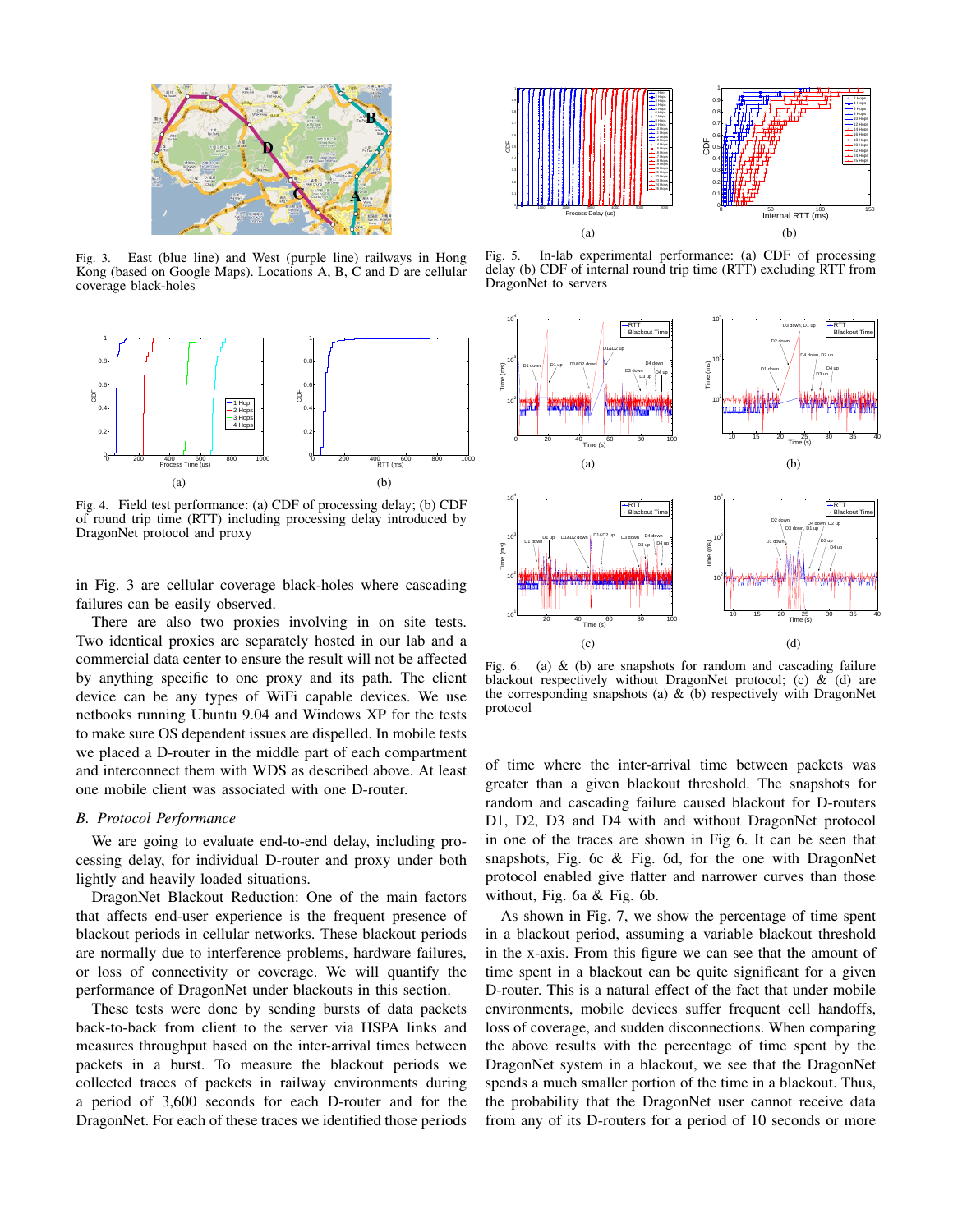

Fig. 7. Blackout time reduction. (a) Distribution of blackout time for random failure; (b) Distribution of blackout time for cascading failure



Fig. 8. CDF of system throughput with and without DragonNet

is almost negligible. Therefore the DragonNet significantly increases resilience against network failures due to its dynamic rerouting strategy.

DragonNet Throughput: Fig. 9 is a typical time-series example of individual and aggregated throughput for chained D-routers with and without DragonNet during random and cascading failures. Conventionally, for UDP traffics, all packets flowing through failed D-routers are lost but the session remains. On the contrary, TCP resets its connection if the blackout time is larger than predetermined timeout threshold. However, both are unwanted side effects for communications. In Fig. 9a, the HSPA interfaces of four D-routers failed randomly as the time passed by, every D-router involving in failures sees no throughput until its connection restores. This also applies for cascading failures as shown in Fig. 9b.

There are two sets of data samples, one is collected from DragonNet and another one is collected from chained D-router without running DragonNet protocol. The results, as illustrated in Fig. 8, shows that overall throughput of DragonNet is always higher than other networks. The DragonNet explicitly appears to have a factor of 2 times higher throughput than conventional network. Nonetheless, we are optimistic to foresee a greater improvement if more and more D-routers are included in the DragonNet. In fact, the percentage of improvement varies with respect to probability of actual link failure and connection blackout. In mobile scenarios, as we measured in Hong Kong over a period of time, each D-router (i.e. mobile interface) experience about 10% connection blackout time of total journey of 60 minutes. DragonNet takes advantage of Channel diversity to relay the state of the state of the state of the state of the state of the state of the state of the state of the state of the state of the state of the state of the state of the state of the state of



Fig. 9. A typical example of aggregated throughput for DragonNet with (a) random failure; (b) cascading failure



Fig. 10. CDF of system throughput with and without DragonNet

is estimated that the more connection blackouts, the greater improvement DragonNet can have. Even in such a mobile environment, the impact of highly variable bit rates in the DragonNet is not as pronounced as for each individual gateway due to the fact that DragonNet exploits the benefits offered by long stretching geographic channel diversity.

#### *C. System Performance*

In this section we study the performance of a DragonNet client Web-browsing's session to illustrate a real user experience on presence of link failures.

Given the fact that web-browsing is the most common Internet service, we adopt web-browsing traffic to measure DragonNet's application performance. First of all, we replicated a copy of *cnn.com* front page to our test server. This is done to avoid official update so that we can keep our tests fair and consistent. The front page of CNN consists of 89 objects all together of size 1145 Kbytes. With average bit rate of 400 Kbps each, the Firefox web browser can often fully download the page within 20 seconds using HSPA access. In light of this, we implemented a Firefox web browser plugin application to randomly refresh it so as to repeatedly download *cnn.com* for these tests. The randomness is chosen in between 30 to 60 seconds to make sure that time interval is reasonably long to have concurrent access as well as individual access among clients during the tests. Caching is disabled to force webbrowser downloading from server when each time "refresh" command is triggered. We believe the tests reflect actual behaviors of passenger inside a compartment of commuter train, where they access to the Internet in purely randommanner.